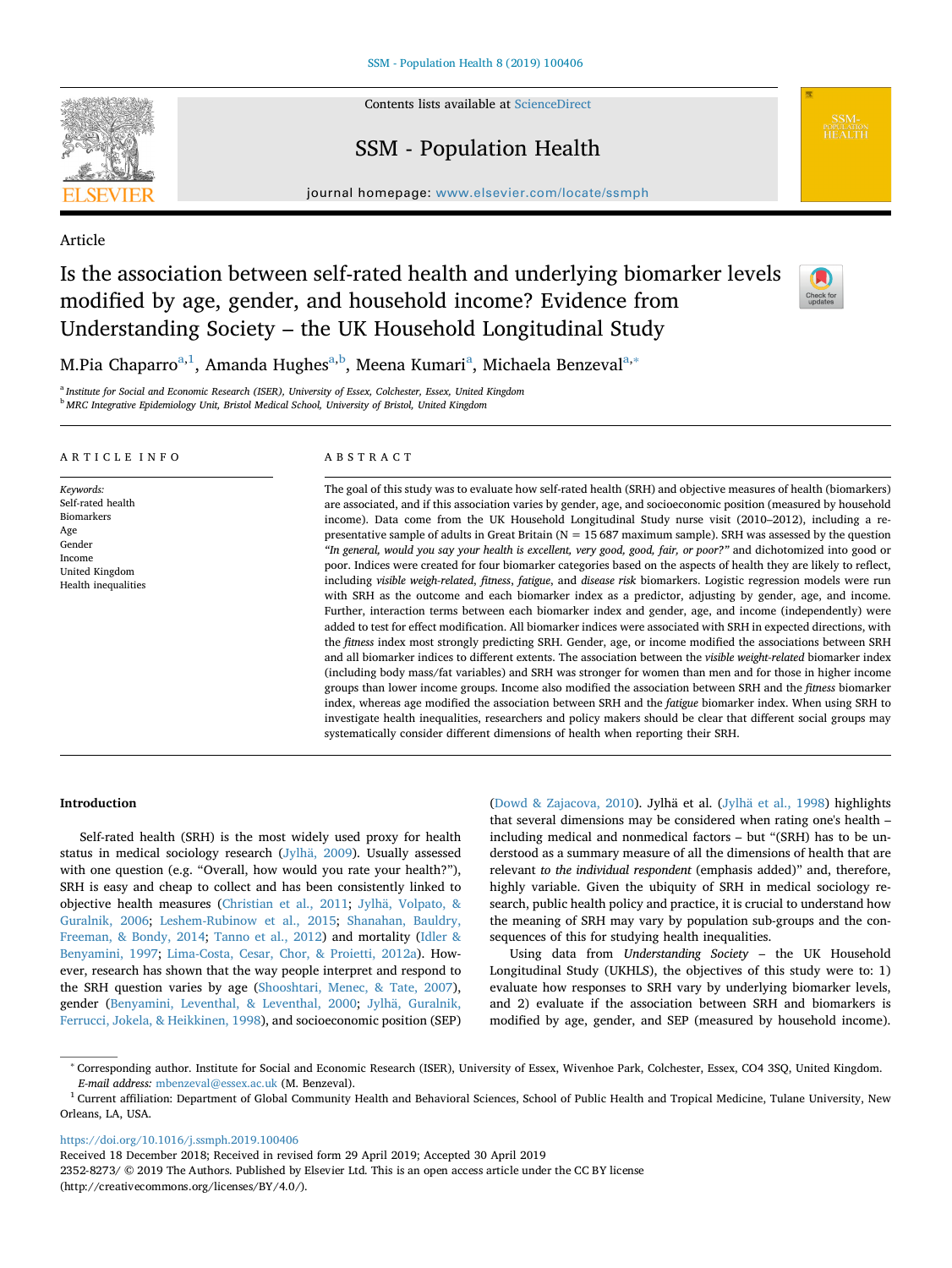Biomarkers are objectively-measured markers of physiological systems which include physical measures (e.g. weight, height, blood pressure) and blood analytes (e.g. hemoglobin, c-reactive protein). Whereas previous research linking SRH with biomarkers levels has treated biomarkers as subclinical values/conditions of which participants are mostly unaware (e.g. [Jylhä et al., 2006](#page-9-2)), this "invisibility" is not necessarily true. Biomarkers can also reflect visible health conditions, for example obesity. In addition, even if the respondent does not know their exact value for a given biomarker, they may feel symptoms of underlying diseases (e.g. fatigue) or may have a doctor's diagnosis of a health condition (e.g. diabetes, high blood pressure) [\(Idler & Kasl,](#page-9-12) [1991;](#page-9-12) [Jylhä, 2009\)](#page-9-0). We have grouped biomarkers into four categories (*visible weight-related*, *fitness*, *fatigue*, and *disease risk*) reflecting different ways they may make the respondent *feel* and hence assess their health, and assessed whether their association with SRH is modified by age, gender, and/or SEP.

#### **Background**

In 2009, Jylhä developed a conceptual framework to understand the thought processes and decisions involved when answering the SRH question [\(Jylhä, 2009](#page-9-0)). Jylhä argues that there are different stages involved in the process of self-assessment. When asked to rate their own health, a person begins by assessing *health* as a concept: what does it mean for them and which health components are most relevant to them ([Jylhä, 2009\)](#page-9-0). This conceptualization is influenced by contextual and cultural factors, including the individual's demographic and social characteristics. In the second stage, individuals put their health in perspective considering the individual's life stage and also compared to peers: how is my health considering my age, previous health status and expected future, how does it compare to that of peers based on age, gender, socioeconomic condition, etc. [\(Jylhä, 2009](#page-9-0)). This stage can be influenced not only by who the individuals choose as their reference groups, but also by their mental state and their positive vs. negative disposition. Finally, individuals decide how to fit these decisions into the proposed self-rated scale; this in turn is influenced by cultural conventions in expressing positive vs. negative opinions ([Jylhä, 2009](#page-9-0)). Therefore, it is expected that people's responses to the SRH question will vary not only by age, gender, and SEP, but also by cohort, culture, and social networks. Given these complexities, [Jylhä \(2009\)](#page-9-0) argues that SRH should be understood as both a subjective and contextual self-assessment, and as an indicator of somatic and mental state.

Previous to Jylhä's conceptual model, other researchers such as [Blaxter \(1990\)](#page-9-13) and [van Dalen, Williams, and Gudex \(1994\)](#page-9-14) made efforts to understand the decisions made when one rates their own health, including different definitions of health for subgroups of age, gender, and SEP. By using a series of qualitative and quantitative questions, their research points to different dimensions of health – including functionality, fitness, absence of illness, and psychosocial factors – having varying importance for specific population subgroups [\(Blaxter,](#page-9-13) [1990;](#page-9-13) [van Dalen et al., 1994\)](#page-9-14). Moreover, people's responses vary if defining health for oneself vs. others ([Blaxter, 1990;](#page-9-13) [van Dalen et al.,](#page-9-14) [1994\)](#page-9-14).

Blaxter's research was based on *The Health and Lifestyle Survey*, a national survey of adults aged > 18 years in England, Wales and Scotland in 1984–1985 ([Blaxter, 1990\)](#page-9-13). Among other things, survey participants were asked two sets of open-ended questions regarding their definition of health: (1) "Think of someone you know who is very healthy. Who are you thinking of? How old are they? What makes you call them healthy?" and (2) "At times people are healthier than at other times. What is it like when you are healthy?" Blaxter found that responses differed by participant age, gender, and SEP. Among younger people, *physical fitness* seemed to be the most important definition of health, whereas it was the least favored concept for participants aged over 60, both when defining health for oneself or others. Younger men, in particular, also spoke of health in terms of *physical strength* and *fitness,* whereas women discussed physical fitness in terms of outward appearance, with *being or feeling slim* used to describe a healthy person. On the other hand, *energy* was the word most frequently used by all women and older men when describing health. Health as *function* was more often mentioned among older people. Health as *not being ill* was most commonly used to describe health in others, and more commonly mentioned for those with higher education and income. Among working-age men, particularly those who did manual work, health was often defined as *being able to do hard work*. Interestingly, at all ages but particularly among the elderly, those who were suffering from chronic conditions were less likely to define their health in terms of (lack of) illness. As Blaxter points out, "if illness symptoms are a taken for granted experience, or disease is seen as the norm, then health has to be defined in other ways" [\(Blaxter, 1990](#page-9-13), pp. 21–22).

Regarding socioeconomic differences in SRH, [Adams and White](#page-8-0) [\(2006\)](#page-8-0) used data from the 1998 Health Survey for England to evaluate if the association between SRH and objective health measures (i.e. systolic blood pressure and body mass index (BMI)) varied by occupational social class. They found that, within the "very good or good" SRH category, those in the manual social class (compared to non-manual) were more likely to have higher blood pressure and BMI, with no such difference in the "less than good" SRH group; this suggested, the authors concluded, that the way people rank their health varies by social class ([Adams & White, 2006](#page-8-0)). Similarly, [Dowd and Zajacova \(2010\)](#page-9-11) found that the association between SRH and biomarkers varied by educational attainment among a nationally representative sample of US adults, with more pronounced educational differences in biomarker levels among those rating their health as "excellent." Similar findings have been reported when looking at the predictive power of SRH for mortality, with a lower predictive power for those in disadvantaged socioeconomic groups and a graded difference in the strength of the association between the three socioeconomic groups studied ([Lima-](#page-9-15)[Costa et al., 2012b\)](#page-9-15).

More recent studies also highlight that the way different subgroups rate their health may change over time. For example, the rise in both obesity prevalence and ubiquity of health messages focused on weightrelated healthy behaviors (e.g. fruit and vegetable consumption, emphasis on physical activity) may affect the way people perceive and rank their health [\(Altman, Van Hook, & Hillemeier, 2016\)](#page-9-16). [Altman et al.](#page-9-16) [\(2016\)](#page-9-16) argue that more recent cohorts would be more likely to take into account their own weight status *negatively* when ranking their health. However, this is not necessarily true as increases in obesity over time may lead to a higher social acceptability of larger body types ([Burke,](#page-9-17) [Heiland, & Nadler, 2010;](#page-9-17) [Langellier, Glik, Ortega, & Prelip, 2014\)](#page-9-18).

Based on previous research, in particular that of [Blaxter \(1990\),](#page-9-13) we anticipated that the association between SRH and biomarkers will vary based on the type of biomarker under consideration, as well as by gender, age, and SEP. Therefore, we grouped available biomarkers into four categories based on the aspects of objective health they are likely to reflect, grounded on previous literature as well as on the authors' previous experience with biomarker data. The four categories included (see also [Table 1\)](#page-2-0): *visible weight-related* biomarkers (to self and others; called *visible* hereafter for simplification), including all biomarkers related to weight and body mass/fat (body mass index, waist circumference, and % body fat); *fitness* biomarkers, including heart rate, grip strength, and lung function variables; *fatigue* biomarkers, including c-reactive protein, fibrinogen, hemoglobin, ferritin, and cytomegalovirus infection; and *disease risk* biomarkers, including biomarkers that may be markers of underlying conditions (blood pressure, lung function, cholesterol and triglycerides, and glycated hemoglobin [HbA1c]).

We hypothesized that gender, age, and SEP will modify SRH- biomarker associations within the four biomarker groups as follows:

(1) The association between SRH and biomarkers for women, compared to men, will be: a) stronger for v*isible* biomarkers, b) weaker for *fitness* biomarkers, and c) stronger for *fatigue* biomarkers.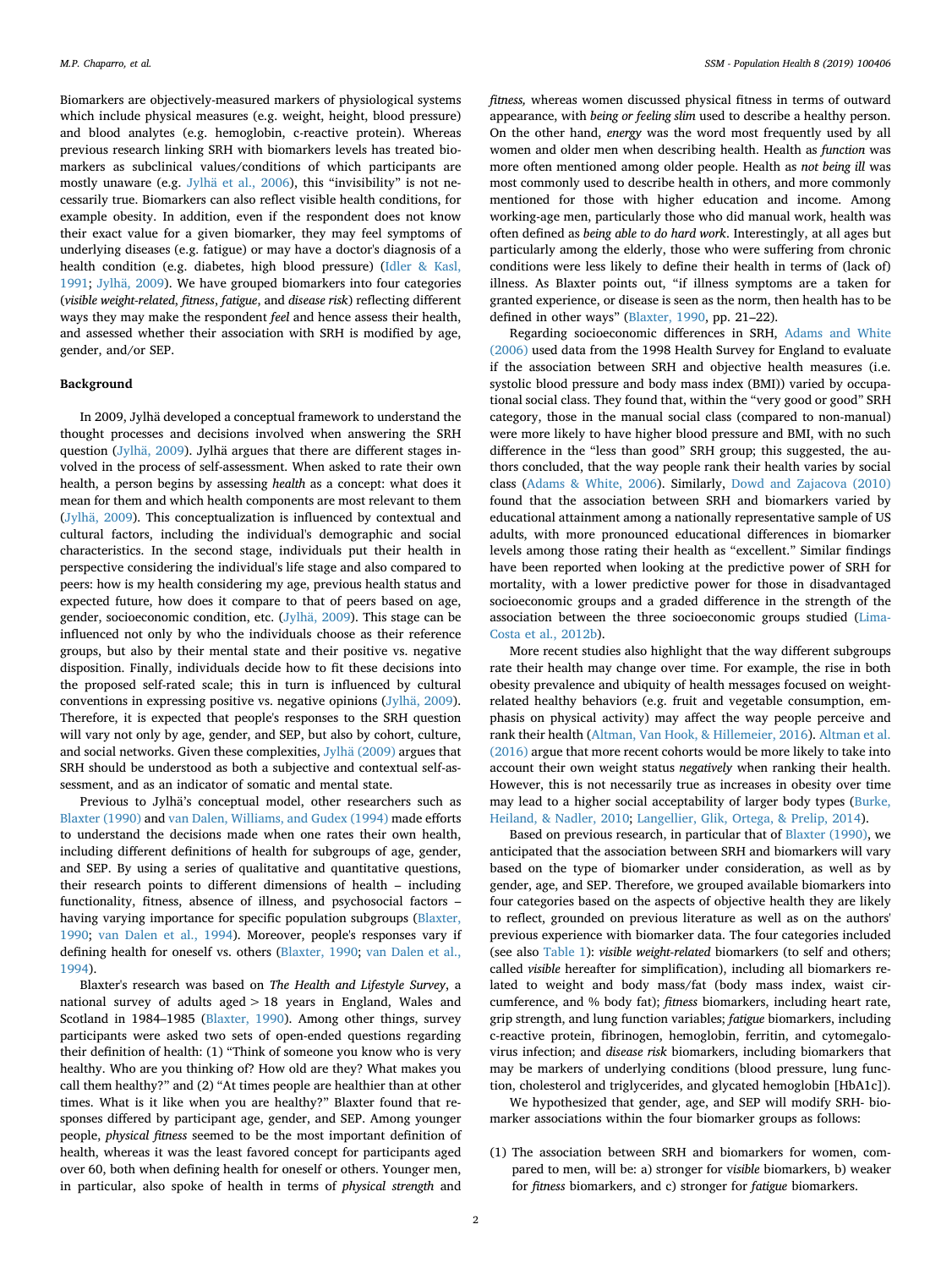<span id="page-2-0"></span>

| Table 1                                                                                                                                       |                                 | Use/purpose, measurement method, data management and operationalization of the biomarkers included in the study. <sup>8</sup>                                                |                                                                                                                                                                                                                                                                                                                                                                                                                                                                                                                                                                                                                  |                                                                                                                                                                                                                                                                                           |
|-----------------------------------------------------------------------------------------------------------------------------------------------|---------------------------------|------------------------------------------------------------------------------------------------------------------------------------------------------------------------------|------------------------------------------------------------------------------------------------------------------------------------------------------------------------------------------------------------------------------------------------------------------------------------------------------------------------------------------------------------------------------------------------------------------------------------------------------------------------------------------------------------------------------------------------------------------------------------------------------------------|-------------------------------------------------------------------------------------------------------------------------------------------------------------------------------------------------------------------------------------------------------------------------------------------|
| Included biomarkers                                                                                                                           | Use/purpose                     | hod<br>Measurement met                                                                                                                                                       | Data management & exclusions                                                                                                                                                                                                                                                                                                                                                                                                                                                                                                                                                                                     | Operationalization                                                                                                                                                                                                                                                                        |
| Body mass index (BMI, $\text{kg}/\text{m}^2)$<br>Visible (to self and others)                                                                 | To estimate weight status       | with Tanita BF 522 digital floor scale;<br>height measured with a portable stadiometer<br>Weight measured                                                                    | Exclusions: $<$ 18 years of age; implausible BMI<br>$(< 15 \text{ or } > 60)$                                                                                                                                                                                                                                                                                                                                                                                                                                                                                                                                    | BMI between 18.5 and 24.99 = normal weight; BMI between<br>BMI, continuous Weight status: BMI < $18.5$ = underweight;<br>25 and 29.99 overweight; BMI $>$ 30 = obese                                                                                                                      |
| Waist circumference (WC, cm)                                                                                                                  | To assess central adiposity     | midpoint between the lower rib and the upper margin of<br>Tape with insertion buckle; measurement taken at the<br>the iliac rest. Average of two measurements                | Exclusions: implausible WC (< 50 or > 190 cm;<br>no implausible values found in the data)                                                                                                                                                                                                                                                                                                                                                                                                                                                                                                                        | women = abdominal obesity; WC between 94 and 102 cm for<br>Abdominal obesity: $WC > 102$ cm for men and $> 88$ cm for<br>abdominal obesity; WC < 94 for men and WC < 80 for<br>men and between 80 and 88 cm for women = at risk of<br>Waist circumference, continuous<br>$women = normal$ |
| %Body fat (%BF)                                                                                                                               | To assess adiposity             | estimation based on respondent's age, gender and height (a<br>Bioelectrical impedance using a Tanita BF 522 scale;<br>"standard" body type was assumed)                      | Exclusions: implausible %BF ( $<$ 5%; no<br>implausible values found in the data)                                                                                                                                                                                                                                                                                                                                                                                                                                                                                                                                | men = obesity; %BF $\leq$ 30% for women and %BF $\leq$ 25% for<br>Obesity: %BF > 30% for women and > 25% for<br>%Body fat, continuous<br>$men = no obesity$                                                                                                                               |
| Heart rate (HR, bpm)<br>Fitness                                                                                                               | To assess resting heart rate    | Portable monitor Omron HEM 907. Measured as the                                                                                                                              | Exclusions: top 99.5 ( $\geq$ 102 bpm) and bottom 0.5                                                                                                                                                                                                                                                                                                                                                                                                                                                                                                                                                            | HR, continuous                                                                                                                                                                                                                                                                            |
| Grip strength (GS, kg)                                                                                                                        | To measure muscular<br>strength | each hand; only the maximum reading for dominant hand<br>Smedley dynamometer. Three measurements taken with<br>number of beats per minute; average of three readings<br>used | Exclusions: top 99.5 ( $\geq$ 66 Kg) and bottom 0.5<br>$($ ≤ 44 bpm) percentiles<br>$( \le 7$ Kg) percentiles                                                                                                                                                                                                                                                                                                                                                                                                                                                                                                    | GS, continuous                                                                                                                                                                                                                                                                            |
| Forced vital capacity, percent<br>Forced expiratory volume in 1 s,<br>percent predicted (FEV1%) <sup>b</sup><br>predicted (FVC%) <sup>b</sup> | To assess lung function         | NDD Easy On-PC spirometer (England and Wales only).                                                                                                                          | Data cleaning procedures: 1) if the reading for FVC<br>were considered invalid and set to missing; 2) if the<br>were estimated from valid readings of FVC and FEV<br>following the European Respiratory Society Global<br>Percent predicted FVC (FVC%) and FEV1 (FEV1%)<br>ratio of FEV to FVC was > 0.95, the FVC reading<br>was equal to the reading of FEV, these readings<br>adjusting for age, gender, height and ethnicity<br>Lung Function Initiative (ERS-GLI) equations<br>was considered invalid and set to missing<br>Exclusions: implausible values ( $<$ 20% or<br>(Quanjer et al., 2012)<br>> 200% | FEV1% and FVC%, continuous                                                                                                                                                                                                                                                                |
| C-reactive protein (CRP; mg/L)<br>Fatigue                                                                                                     | Chronic inflammation<br>marker  | immunoassay on the Behring Nephelometer II Analyzer<br>Analyzed from serum using the N Latex CRP mono                                                                        | current infection instead of chronic inflammation<br>Exclusions: CRP > 10 mg/L as these reflect a                                                                                                                                                                                                                                                                                                                                                                                                                                                                                                                | CRP, continuous                                                                                                                                                                                                                                                                           |
| Fibrinogen (g/L)                                                                                                                              | Chronic inflammation<br>marker  | Analyzed from citrate plasma samples using a modification<br>of the Clauss thrombin clotting method on the IL-ACS-<br>(Dade Behring, Milton Keynes, UK)<br>TOPS analyzer     | Exclusions: top 99.5 ( $\geq$ 4.8 g/L) and bottom 0.5<br>$($ ≤ 1.4 g/L) percentiles<br>$(N = 705)$                                                                                                                                                                                                                                                                                                                                                                                                                                                                                                               | Fibrinogen, continuous                                                                                                                                                                                                                                                                    |
| Hemoglobin (Hb, $g/L$ )                                                                                                                       | Indicator of iron status        | spectrophotometric assay on Sysmex XE-2100 analyzer<br>Measured from whole blood samples with a                                                                              | Exclusions: top 99.5 ( $\geq$ 17.1 g/L) and bottom 0.5<br>$( \leq 9.6 \text{ g/L})$ percentiles                                                                                                                                                                                                                                                                                                                                                                                                                                                                                                                  | women = anemia; Hb $\geq 130$ g/L for men and Hb $\geq 120$ g/L<br>Anemia: Hb < 130 g/L for men and Hb < 120 g/L for<br>Hb, continuous                                                                                                                                                    |
| Ferritin ( $\mu$ g/L)                                                                                                                         | Indicator of iron stores        | electrochemiluminescent immunoassay on the Roche E170<br>Measured from serum samples with an<br>analyzer                                                                     | Exclusions: top 99.5 ( $\geq$ 822 $\mu$ g/L) and bottom 0.5<br>$($ $\leq$ 8 $\mu$ g/L) percentiles                                                                                                                                                                                                                                                                                                                                                                                                                                                                                                               | for women $=$ no anemia<br>Ferritin, continuous                                                                                                                                                                                                                                           |
|                                                                                                                                               |                                 |                                                                                                                                                                              |                                                                                                                                                                                                                                                                                                                                                                                                                                                                                                                                                                                                                  | (continued on next page)                                                                                                                                                                                                                                                                  |

3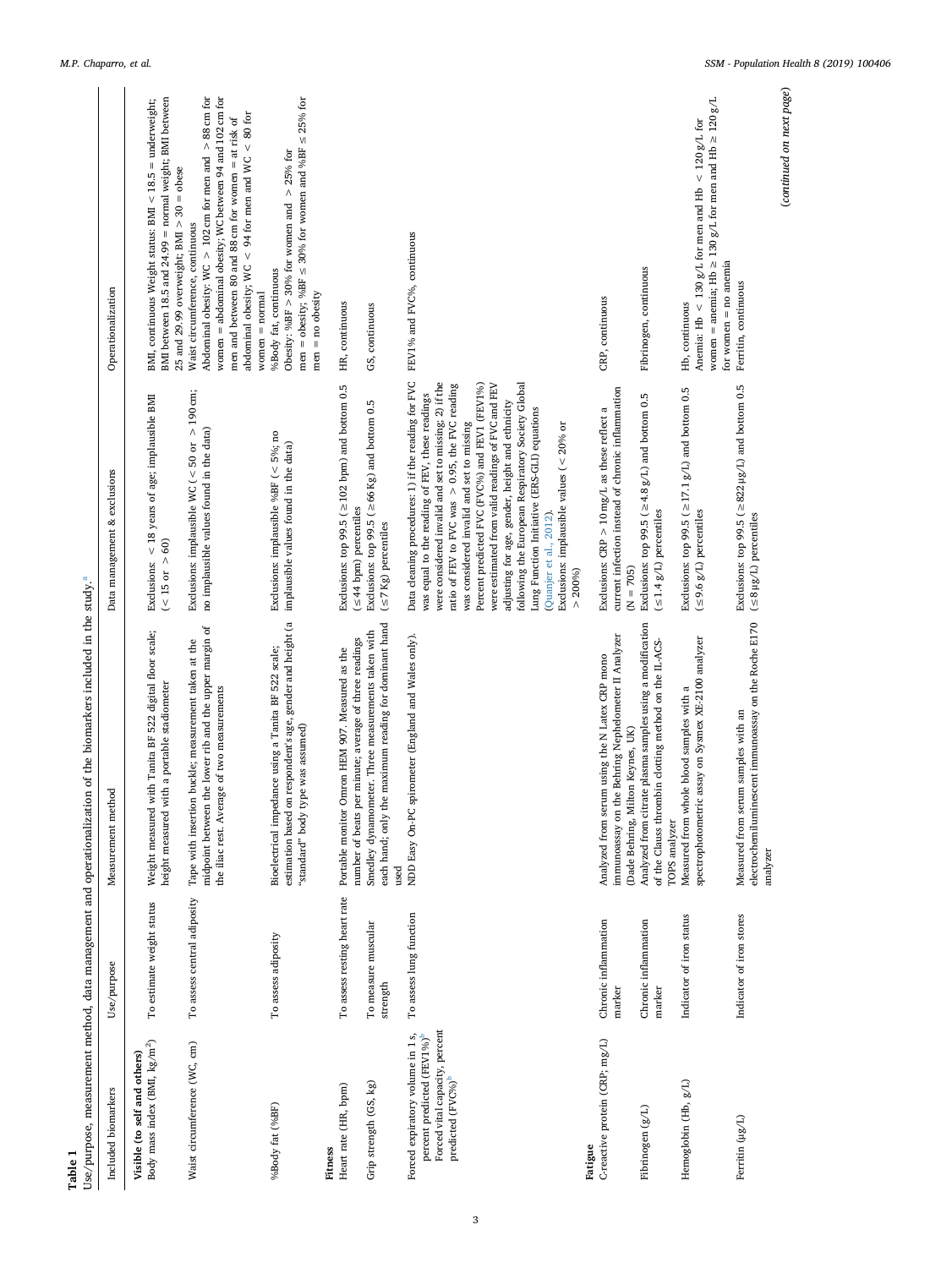| Included biomarkers                                                                                                                            | Use/purpose                                                    | Measurement metho                                                                                                                                                                                                                                                                                                                                                                                                                         | Data management & exclusions                                                                                                                                                                 | Operationalization                                   |
|------------------------------------------------------------------------------------------------------------------------------------------------|----------------------------------------------------------------|-------------------------------------------------------------------------------------------------------------------------------------------------------------------------------------------------------------------------------------------------------------------------------------------------------------------------------------------------------------------------------------------------------------------------------------------|----------------------------------------------------------------------------------------------------------------------------------------------------------------------------------------------|------------------------------------------------------|
| Cytomegalovirus antibody<br>measurement (CMV)<br>Disease                                                                                       | (susceptibility to infection)<br>To assess immunoscience       | (IgM) indicating a recent/current infection. Both measured<br>immunoassay on the Roche E170 analyzer. For people with<br>Two CMV antibodies measured: immunoglobulin G (1gG)<br>indicating a past CMV infection, and immunoglobulin M<br>a positive/indeterminate IgM test, a confirmatory assay<br>was conducted with an avidity test on the Mini VIDAS<br>with an electrochemiluminescent<br>immunoassay analyzer<br>from serum samples |                                                                                                                                                                                              | Categorized as ever having CMV infection vs. not     |
| Systolic blood pressure (SBP, heart disease<br>Diastolic blood pressure<br>$(\mathbf{DBP},\, \mathbf{mmHg})$<br><b>Blood</b> pressure<br>mmHg) | Blood pressure, risk for                                       | Portable monitor Omron HEM 907. Mean of three valid<br>readings used                                                                                                                                                                                                                                                                                                                                                                      | respectively; no implausible values found in the<br>Exclusions: implausible SBP and DBP $(< 40$ or<br>$>$ 300 mmHg and < 30 or > 200 mmHg,<br>data)                                          | SBP and DBP, continuous                              |
| (HDL) cholesterol (mmol/L)<br>Total cholesterol (mmol/L)<br>High-density lipoprotein<br>Triglycerides (mmol/L)<br><b>Blood</b> lipids          | To assess fat in the blood,<br>risk for heart disease          | from (non-fasting) blood serum using enzymatic methods<br>Total cholesterol, HDL and triglycerides were measured<br>with a Roche Modular P analyzer. Cholesterol measures<br>were calibrated to the Center for Disease Control<br>guidelines                                                                                                                                                                                              | Exclusions: top 99.5 and bottom 0.5 percentiles<br>Total cholesterol: $\leq 2.8$ & $\geq 8.9$ mmoL/L<br>Triglycerides: $\leq 0.5$ & $\geq 7.3$ mmoL/L<br>HDL: $\leq 0.7$ & $\geq 3.1$ mmoL/L | Total cholesterol, HDL, and triglycerides continuous |
| Glycated hemoglobin (HbA1c,<br>mmol/mol)                                                                                                       | Marker of undiagnosed or<br>poorly managed type II<br>diabetes | Measured from whole blood using HPLC cation exchange<br>on a Tosoh G8 analyzer                                                                                                                                                                                                                                                                                                                                                            | Exclusions: top 99.5 ( $\geq$ 86 mmoL/mol) and bottom HbA1c, continuous<br>$0.5$ ( $\leq$ 26 mmoL/mol) percentiles                                                                           |                                                      |

- <span id="page-3-1"></span><span id="page-3-0"></span>(2) The association between SRH and biomarkers for older people, compared to working-age adults, will be: a) weaker for *fitness* biomarkers, b) stronger for *fatigue* biomarkers, and c) weaker for *disease risk* biomarkers.
- (3) The association between SRH and biomarkers for people with lower SEP, compared to higher, will be: a) weaker for *visible* biomarkers, b) stronger for *fitness* biomarkers, c) stronger for *fatigue* biomarkers, and d) weaker for *disease risk* biomarkers.

## **Methods**

## *Data source*

Data for this analysis comes from *Understanding Society*: the UK Household Longitudinal Study (UKHLS; [https://www.](https://www.understandingsociety.ac.uk/) [understandingsociety.ac.uk/;](https://www.understandingsociety.ac.uk/) [University of Essex, 2015\)](#page-9-20), which began in 2009 and includes a number of different samples [\(Knies, 2015](#page-9-21)). Specifically, this project is based on data from the General Population Sample (GPS) and British Household Panel Survey (BHPS) samples in waves 2 and 3 (2010–2012) respectively, which additionally included data from a Nurse Health Assessment ([Knies, 2015](#page-9-21); [University of Essex,](#page-9-22) [2014\)](#page-9-22). Detailed information on data collection procedures for UKHLS and the Nurse Health Assessment can be found elsewhere ([Benzeval,](#page-9-23) [Davillas, Kumari, Lynn, & Institute for Social and Economic Research](#page-9-23) [\(ISER\), 2014;](#page-9-23) [Knies, 2015](#page-9-21); [McFall, Petersen, Kamiska, Lynn, & Institute](#page-9-24) [for Social and Economic Research \(ISER\), 2014\)](#page-9-24).

The Nurse Health Assessment took place approximately 5 months after the main interviews for waves 2 or wave 3 from 2010 to 2012; eligibility criteria for participation included completion of the most recent main interview in English; being 16 or older; and not being pregnant ([McFall et al., 2014\)](#page-9-24). Only participants living in England, Wales, and Scotland were included as nurse recruitment proved difficult in Northern Ireland. In the second year of interviewing, only 81% of the GPS sample were randomly selected to take part due to shortages of qualified nurse interviewers. UKHLS participants fulfilling eligibility criteria were contacted via post and telephone calls to set up a home visit with the nurse. At the time of the visit, the nurse explained the protocol for health measures and blood sample collection and provided participants with an oral and written consent forms, respectively. Participants could decline any procedure or measurement at any time. During the nurse visit, participants received feedback on their anthropometric and blood pressure measures. Blood samples were not analyzed at the time and hence no feedback from them was possible All participants also received a £10 voucher upon completion of the nurse visit, as a thank you for participating.

From an eligible sample of 35 875 participants, 20 644 completed the health measures (57.5% response rate) and 13 517 provided blood (37.7% response rate) ([Benzeval et al., 2014](#page-9-23); [McFall et al., 2014](#page-9-24)); subsequently blood samples were analyzed for a range of key analytes, with sample size further varying by each biomarker measure [\(Table 1](#page-2-0)).

## *Data management*

This analysis is cross-sectional, so all variables are taken from the same wave *for a given participant* – wave 2 (GPS participants) or wave 3 (BHPS participants). Our dependent variable was SRH, assessed by the question *"In general, would you say your health is excellent, very good, good, fair, or poor?"* SRH was dichotomized into *good* (including those who responded excellent, very good, or good) and *poor* (included those who responded fair or poor). Our independent variables included most biomarkers assessed in UKHLS, including a range of disease markers and body function measures, as listed in [Table 1](#page-2-0). Protocols and procedures related to these measurements can be found in detail elsewhere ([Benzeval et al., 2014](#page-9-23); [McFall et al., 2014](#page-9-24)), with a summary of their use, measurement method, exclusion criteria, and operationalization included in [Table 1](#page-2-0).

a

 $\Delta$ 

For more detailed information please see ([Benzeval](#page-9-23) et al., 2014; [McFall](#page-9-24) et al., 2014). b Also included in the *disease* category.

For more detailed information please see (Benzeval

Also included in the disease category.

et al., 2014; McFall et al., 2014).

**Table 1**

(*continued*)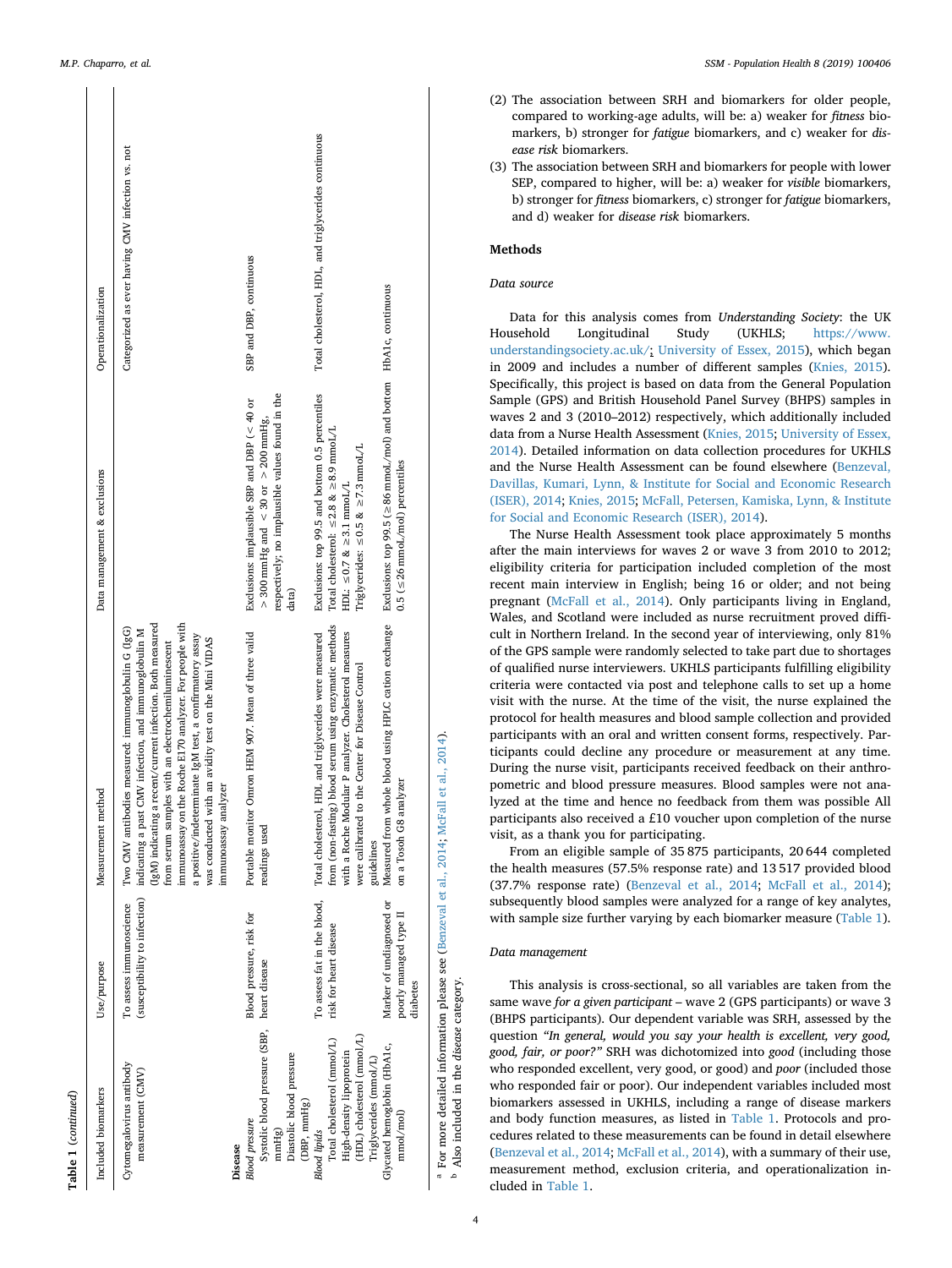#### <span id="page-4-0"></span>**Table 2**

Cut-off points for sex-specific tertiles for the creation of the *visible weight-related*, *fitness, fatigue* and *disease risk* indices.

|                                              | Women                                 |                                        | Men                           |                                        |
|----------------------------------------------|---------------------------------------|----------------------------------------|-------------------------------|----------------------------------------|
|                                              | Lowest<br>tertile cut-<br>$\alpha$ ff | Highest<br>tertile cut-<br>$\alpha$ ff | Lowest<br>tertile cut-<br>off | Highest<br>tertile cut-<br>$\alpha$ ff |
| VISIBLE WEIGHT-RELATED BIOMARKERS            |                                       |                                        |                               |                                        |
| Body Mass Index (kg/<br>m <sup>2</sup>       | 24.9                                  | 29.8                                   | 26.0                          | 29.7                                   |
| Waist circumference<br>(cm)                  | 82.7                                  | 95.4                                   | 94.3                          | 105.0                                  |
| %Body fat (%BF)<br><b>FITNESS BIOMARKERS</b> | 33.7                                  | 40.9                                   | 19.6                          | 27.3                                   |
| Heart rate (bpm)                             | 65.0                                  | 73.5                                   | 62.0                          | 71.5                                   |
| Grip strength (kg)                           | 24.0                                  | 30.0                                   | 38.0                          | 47.0                                   |
| <b>FEV1%</b>                                 | 87.5                                  | 100.4                                  | 85.7                          | 98.9                                   |
| FVC%                                         | 92.2                                  | 104.5                                  | 90.7                          | 103.1                                  |
| <b>FATIGUE BIOMARKERS</b>                    |                                       |                                        |                               |                                        |
| C-reactive protein (mg/<br>L)                | 0.9                                   | 2.4                                    | 0.8                           | 2.0                                    |
| Fibrinogen $(g/L)$                           | 2.6                                   | 3.0                                    | 2.5                           | 2.9                                    |
| Hemoglobin (g/L)                             | 127.0                                 | 135.0                                  | 141.0                         | 150.0                                  |
| Ferritin (µg/L)                              | 50.0                                  | 103.0                                  | 114.0                         | 202.0                                  |
| <b>DISEASE RISK BIOMARKERS</b>               |                                       |                                        |                               |                                        |
| SBP (mmHg)                                   | 114.5                                 | 129.5                                  | 123.5                         | 135.5                                  |
| DBP (mmHg)                                   | 68.0                                  | 77.0                                   | 69.5                          | 79.0                                   |
| <b>FEV1%</b>                                 | 88.1                                  | 101.0                                  | 87.0                          | 100.3                                  |
| FVC%                                         | 92.9                                  | 104.9                                  | 92.1                          | 104.4                                  |
| Total cholesterol<br>(mmol/L)                | 5.0                                   | 5.9                                    | 4.9                           | 5.9                                    |
| HDL cholesterol (mmol/<br>L)                 | 1.5                                   | 1.9                                    | 1.2                           | 1.5                                    |
| Triglycerides (mmol/L)                       | 1.1                                   | 1.7                                    | 1.4                           | 2.2                                    |
| HbA1c (mmol/mol)                             | 34.0                                  | 38.0                                   | 35.0                          | 38.0                                   |

Indices were created for each of the four biomarker groups by classifying individuals into sex-specific tertiles for each of the included variables [\(Table 2](#page-4-0)) and then summing the scores, whereby higher scores indicate worse health outcomes. For example, within the *visible* biomarker group, individuals were assigned as being in the lowest, middle, or highest (sex-specific) tertile for each of the variables included – BMI, waist circumference, % body fat – and the scores were then summed, with an index ranging from 3 (lowest tertile on all variables) to 9 (highest tertile on all variables). For biomarker groups where higher values of certain variables indicate better health outcomes (e.g. grip strength in the *fitness* group), reverse coding was applied.

Gender (women vs. men), age, and household income, as a marker of SEP, were also included in the analysis to assess their potential moderation of the SRH – biomarker associations. Analyses were restricted for those age 25 years and higher so that most individuals will have completed education. For moderation analysis, age was categorized as working-age (25–60 years) vs. retirement-age ( $> 60$  years; 95th percentile = 80 years, highest value =  $102$  years). Household monthly net equivalised income (i.e. adjusted by household size using OECD scale, in £) was categorized in tertiles based on sample distribution. Educational attainment standardized by age and categorized in tertiles was also considered as a measure of SEP and assessed in moderation analysis. However, since the results with education were very similar to those obtained with income, we only present results with household income as a marker for SEP.

## *Statistical analysis*

All analyses were carried out in SAS v9.4 using sample weights to adjust for the complex sample design and likelihood of being included in the Nurse Health Assessment ([Benzeval et al., 2014](#page-9-23); [Knies, 2015](#page-9-21)). Descriptive statistics were used to characterize the sample. The association between SRH (dependent variable) and each biomarker

(independent variables), as well as the four biomarker indices, was assessed using logistic regression models while adjusting for gender, age (continuous), and household income.

To assess if the association between SRH and each biomarker group (i.e. *visible, fitness, fatigue,* and *disease risk*) was modified by gender, age, and/or household income, interactions terms between each biomarker index and each modifying variable were added to the logistic regression models. If the interaction term was significant ( $p < 0.10$ ), the association between SRH and the biomarker index was deemed to be modified by the given variable. Stratified logistic regression models by gender, age (categorical), and household income (in tertiles) were then conducted to assess how the association between SRH and each biomarker index varied for women vs. men; working-age vs. retired-age adults; and high-income vs. middle-income vs. low-income groups.

## **Results**

[Table 3](#page-5-0) displays sample characteristics; the mean (SE) for each biomarker and biomarker index for the sample as a whole and by gender, age, and household income; and the associations between SRH and each biomarker and biomarker index. The sample was 56% female and over two-thirds were working-age (aged 25–60 years). For all biomarker indices, means varied by gender (women higher than men), age (retired-age higher than working-age), and household income (highest in the low-income, followed by the middle-income, and lowest in the high-income); however, these differences were small.

Overall, we found that all the biomarker group indices were negatively associated with SRH, with higher indices (reflecting worse health outcomes) associated with lower odds of reporting good health. The *fitness* index was more strongly associated with SRH than the other indices: a one-unit increase in the *fitness* index (i.e. worse fitness outcomes) was associated with 20% lower odds of reporting good health ([Table 3](#page-5-0)). Following were the *visible* and the *fatigue* indices: a one-unit increase in either of the two indices was associated with 16% lower odds of reporting good health. On the other hand, a one-unit increase in the *disease risk* index was associated with only 11% lower odds of reporting good health.

Almost all the individual biomarker-SRH associations were significant and in the expected direction (e.g. higher BMI, waist circumference, and %body fat associated with lower odds of reporting good health). Only ferritin was not significantly associated with SRH, whereas total cholesterol was associated with SRH in the unexpected direction (higher total cholesterol, higher odds of reporting good health). Total cholesterol includes both LDL and HDL cholesterol, though, and HDL is positively associated with SRH, driving the relationship of total cholesterol and SRH in the positive direction as well. The *visible* individual biomarkers were more strongly associated with SRH compared to the other biomarkers. For example, the odds of reporting good health among the obese (defined based on BMI, [Table 1\)](#page-2-0) were 56% lower compared to those with a normal weight ([Table 3\)](#page-5-0).

[Fig. 1](#page-8-1) shows the results from the stratified analysis, displaying moderation effects by gender, age, and household income in the association between SRH and each biomarker group index. In terms of moderation by gender, we found that the association between SRH and the *visible* index was significantly stronger for women than men (interaction for *visible* index\*gender p-value = 0.0088). Upon gender stratification, we found that a one-unit increase in the *visible* index was associated with 18% lower odds of reporting good health for women vs 13% lower odds for men. We found a similar gender modification for the *disease risk* index (interaction p-value = 0.0799): a one-unit increase in the *disease risk* index was associated with 13% lower odds of reporting good health for women vs. 9% lower odds for men ([Fig. 1](#page-8-1)). For the *fitness* and *fatigue* indices, the association between SRH and these indices seemed stronger for men than women in magnitude, but the gender interactions were not significant (p-value  $= 0.3548$  and pvalue  $= 0.1203$ , respectively).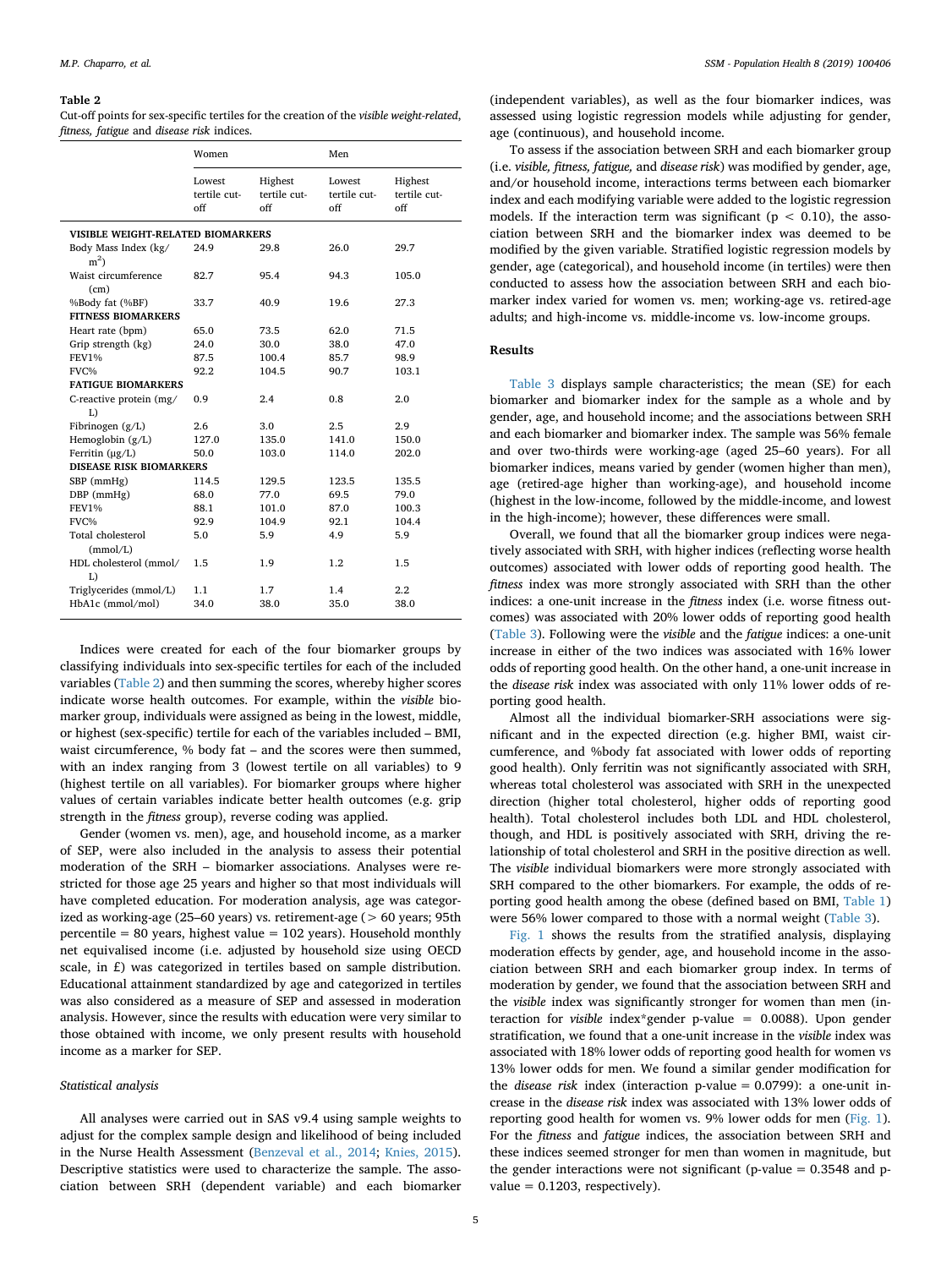| ຕາ      |   |
|---------|---|
| ω       |   |
| è       | l |
| J       | Ï |
| n.<br>۴ | ì |
|         | ú |
|         |   |

<span id="page-5-0"></span>Weighted characteristics of the sample; mean (SE) for each biomarker and biomarker index for the sample as a whole and by gender, age, and household income; and associations between self-rated health (SRH) and biomarkers b Weighted characteristics of the sample; mean (SE) for each biomarker and biomarker index for the sample as a whole and by gender, age, and household income; and associations between self-rated health (SRH) and biom[a](#page-6-0)rkers based on logistic regression models.<sup>a</sup>

|                                     | z      | Freq (%)       | Mean (SE)<br>Total | Gender             |                  | Age                 |                         | Household income |                     |                            | Association with SRH<br>OR (95%CI)                                                      |
|-------------------------------------|--------|----------------|--------------------|--------------------|------------------|---------------------|-------------------------|------------------|---------------------|----------------------------|-----------------------------------------------------------------------------------------|
|                                     |        |                |                    | Mean (SE)<br>Women | Mean (SE)<br>Men | Mean (SE)<br>25-60y | Mean (SE)<br>$\geq 60y$ | Mean (SE)<br>Low | Mean (SE)<br>Middle | Mean (SE)<br>$_{\rm High}$ |                                                                                         |
| Self-rated health                   | 15,687 |                |                    |                    |                  |                     |                         |                  |                     |                            |                                                                                         |
| Good<br>Bad                         |        | 21.16<br>78.84 |                    |                    |                  |                     |                         |                  |                     |                            |                                                                                         |
| Gender <sup>b</sup>                 | 15,687 |                |                    |                    |                  |                     |                         |                  |                     |                            |                                                                                         |
| Women                               |        | 55.85          |                    |                    |                  |                     |                         |                  |                     |                            | 0.98 (0.90-1.07)                                                                        |
| Men                                 |        | 44.15          |                    |                    |                  |                     |                         |                  |                     |                            | $1.00\,$                                                                                |
| Age <sup>b</sup>                    | 15,687 |                | 51.11 (0.14)       |                    |                  |                     |                         |                  |                     |                            |                                                                                         |
| Working-age (25-60y)                |        | 68.06          |                    |                    |                  |                     |                         |                  |                     |                            | 0.1                                                                                     |
| Retirement-age $( \ge 60y)$         |        | 31.94          |                    |                    |                  |                     |                         |                  |                     |                            | $0.53(0.49 - 0.58)$                                                                     |
| Household income <sup>b</sup>       | 15,687 |                | 31)<br>1741.87 (19 |                    |                  |                     |                         |                  |                     |                            |                                                                                         |
| Low                                 |        | 33.95          |                    |                    |                  |                     |                         |                  |                     |                            | $\begin{array}{c} 0.41 \ (0.37\hbox{--}0.46) \\ 0.55 \ (0.41\hbox{--}0.63) \end{array}$ |
| Middle                              |        | 32.39          |                    |                    |                  |                     |                         |                  |                     |                            |                                                                                         |
| High                                |        | 33.66          |                    |                    |                  |                     |                         |                  |                     |                            | 1.00                                                                                    |
| VISIBLE WEIGHT-RELATED BIOMARKERS   | 15,687 |                |                    |                    |                  |                     |                         |                  |                     |                            |                                                                                         |
| Body Mass Index ( $\text{kg/m}^2$ ) |        |                | 28.01 (0.05)       | 28.03 (0.07)       | 28.00 (0.06)     | 27.80 (0.06)        | 28.48 (0.07)            | 28.27 (0.09)     | 28.19 (0.08)        | 27.58 (0.07)               | $0.93(0.93-0.94)$                                                                       |
| Weight status                       |        | 0.77           |                    |                    |                  |                     |                         |                  |                     |                            |                                                                                         |
| Underweight                         |        | 29.91          |                    |                    |                  |                     |                         |                  |                     |                            | $0.49(0.30 - 0.82)$                                                                     |
| Normal weight                       |        | 38.85<br>30.47 |                    |                    |                  |                     |                         |                  |                     |                            | 1.00                                                                                    |
| Overweight                          |        |                |                    |                    |                  |                     |                         |                  |                     |                            | 0.86 (0.77-0.97)                                                                        |
| Obesity                             |        |                |                    |                    |                  |                     |                         |                  |                     |                            | $0.44(0.39 - 0.49)$                                                                     |
| Waist circumference (cm)            |        |                | 94.07 (0.12)       | 89.88 (0.16)       | 99.37 (0.17)     | 92.51 (0.16)        | 97.38 (0.18)            | 94.74 (0.22)     | 94.47 (0.21)        | 93.01 (0.20)               | 0.97 (0.96-0.97)                                                                        |
| Abdominal obesity (AO) <sup>c</sup> |        | 30.42          |                    |                    |                  |                     |                         |                  |                     |                            |                                                                                         |
| No AO                               |        | 24.40          |                    |                    |                  |                     |                         |                  |                     |                            | 1.00                                                                                    |
| At risk of AO                       |        | 45.18          |                    |                    |                  |                     |                         |                  |                     |                            | $1.00(0.87 - 1.14)$                                                                     |
| $\overline{Q}$                      |        |                |                    |                    |                  |                     |                         |                  |                     |                            | $0.47(0.42 - 0.53)$                                                                     |
| %Body fat (%BF)                     |        | 37.66          | 30.97 (0.10)       | 36.66 (0.10)       | 23.77 (0.12)     | 30.31 (0.12)        | 32.38 (0.15)            | 31.75 (0.18)     | 31.18 (0.16)        | 29.98 (0.16)               | 0.97 (0.96-0.97)                                                                        |
| Obesity based on %BF <sup>d</sup>   |        |                |                    |                    |                  |                     |                         |                  |                     |                            | $(0.64 - 0.78)$<br>0.71                                                                 |
| Visible index <sup>e</sup>          |        |                | 5.92 (0.02)        | 5.95 (0.03)        | 5.88 (0.03)      | 5.70 (0.02)         | 6.38(0.03)              | 6.06(0.03)       | 5.99 (0.03)         | 5.71 (0.03)                | $(0.82 - 0.86)$<br>0.84                                                                 |
| FITNESS BIOMARKERS                  | 10,636 |                |                    |                    |                  |                     |                         |                  |                     |                            |                                                                                         |
| Heart rate (bpm)                    |        |                | 68.80 (0.11)       | 69.91 (0.14)       | 67.45 (0.17)     | 69.22 (0.14)        | 67.91 (0.18)            | 69.63 (0.20)     | 68.76 (0.19)        | 68.06 (0.18)               | $(66.0 - 86.0)$<br>0.98                                                                 |
| Grip strength (kg)                  |        |                | 34.28 (0.12)       | 26.97 (0.10)       | 43.15 (0.16)     | 36.43 (0.16)        | 29.81 (0.18)            | 32.57 (0.22)     | 34.33 (0.22)        | 35.84 (0.21)               | $1.05(1.04 - 1.06)$                                                                     |
| FEV1%                               |        |                | 92.40 (0.17)       | 93.39 (0.23)       | 91.21 (0.26)     | 93.49 (0.19)        | 90.12 (0.35)            | 90.03 (0.33)     | 92.34 (0.29)        | 94.68 (0.26)               | $1.02(1.02 - 1.03)$                                                                     |
| FVC%                                |        |                | 97.37 (0.16)       | 98.13 (0.22)       | 96.43 (0.23)     | 97.62 (0.19)        | 69.84 (0.31)            | 95.76 (0.31)     | 97.18 (0.27)        | 99.05 (0.25)               | $1.02(1.02 - 1.03)$                                                                     |
| Fitness index <sup>e</sup>          |        |                | 7.93 (0.02)        | 7.92 (0.03)        | 7.94 (0.03)      | 7.70 (0.03)         | 8.41 (0.03)             | 8.29 (0.04)      | 7.93 (0.04)         | 7.60 (0.04)                | 0.80 (0.73-0.82)                                                                        |
| FATIGUE BIOMARKERS                  | 9,321  |                |                    |                    |                  |                     |                         |                  |                     |                            |                                                                                         |
| C-reactive protein (mg/L)           |        |                | 2.09 (0.02)        | 2.23 (0.03)        | 1.93 (0.03)      | 1.94 (0.03)         | 2.37 (0.04)             | 2.35 (0.04)      | 2.13 (0.04)         | 1.81 (0.03)                | $0.86(0.84 - 0.88)$                                                                     |
| Fibrinogen (g/L)                    |        |                | 2.77 (0.01)        | 2.82(0.01)         | 2.70(0.01)       | 2.67 (0.01)         | 2.94 (0.01)             | 2.84 (0.01)      | 2.78 (0.01)         | 2.68 (0.01)                | $0.61(0.55-0.69)$                                                                       |
| Hemoglobin (g/L)                    |        |                | 137.32 (0.15)      | 130.48 (0.15)      | 145.49 (0.19)    | 138.01 (0.20)       | 136.03 (0.22)           | 137.75 (0.27     | 137.24 (0.26)       | 137.94 (0.26)              | 1.01 (1.00-1.01)                                                                        |
| Anemia <sup>f</sup>                 |        | 10.30          |                    |                    |                  |                     |                         |                  |                     |                            | 0.75 (0.64-0.88)                                                                        |
| Ferritin (µg/L)                     |        |                | 133.80 (1.29)      | 92.54 (1.16)       | 183.04 (2.16)    | 126.08 (1.64)       | 148.42 (2.07)           | 127.68 (2.25)    | 131.54 (2.13)       | 141.79 (2.29)              | 1.00 (1.00-1.00)                                                                        |
| CMV infection                       |        | 51.7           |                    |                    |                  |                     |                         |                  |                     |                            | $0.84(0.75-0.94)$                                                                       |
| Fatigue index <sup>e</sup>          |        |                | 8.04 (0.02)        | 8.10 (0.03)        | 7.97 (0.03)      | 7.86 (0.03)         | 8.39 (0.03)             | 8.28 (0.04)      | 8.10 (0.03)         | 7.76 (0.03)                | $0.84(0.81 - 0.87)$                                                                     |

(*continued on next page*)

(continued on next page)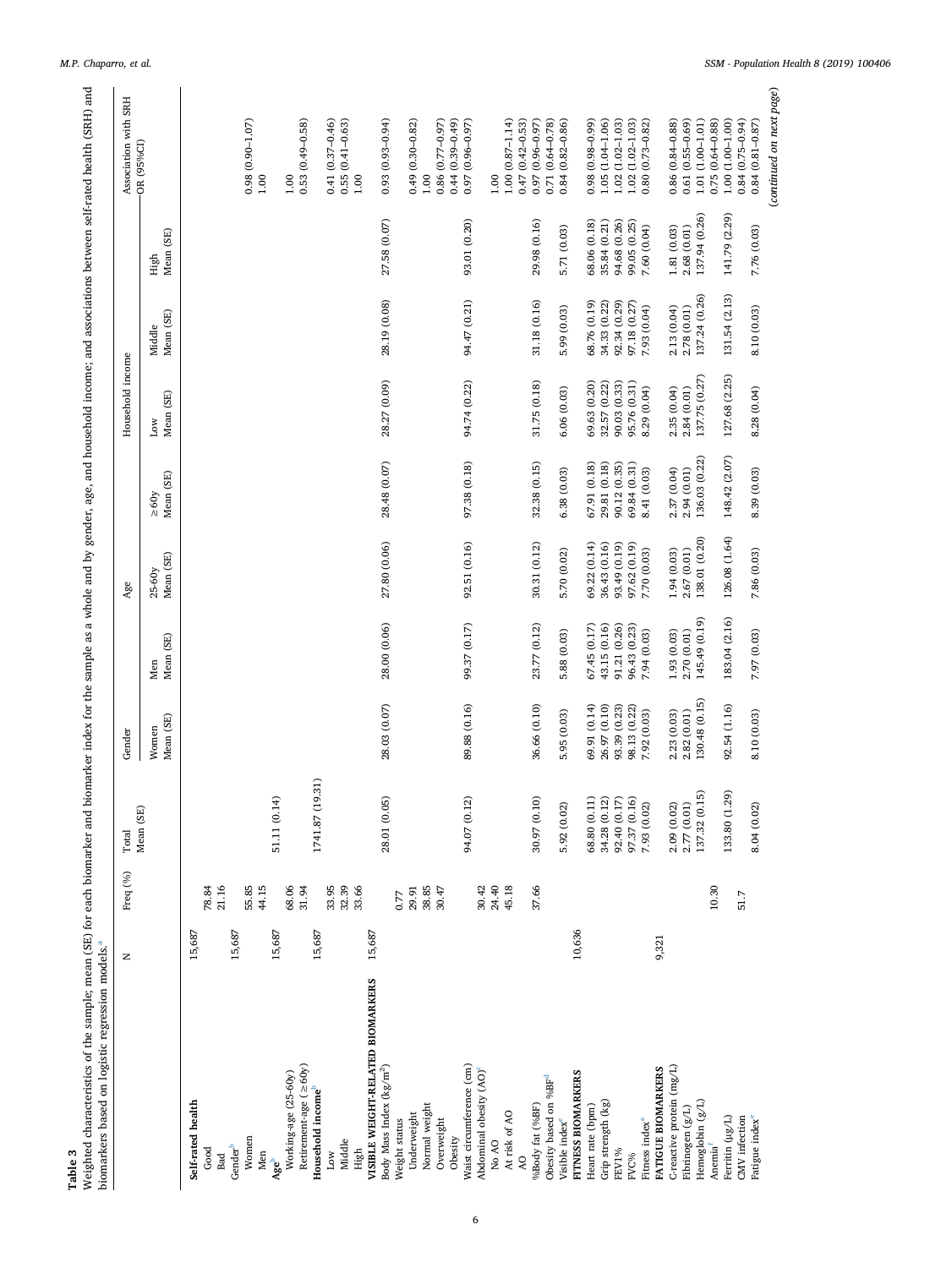| ¢      |
|--------|
| c      |
|        |
|        |
|        |
| י<br>٦ |
|        |

|                                                                                                                                  |       | Freq (%) | Total         | Gender             |                  | Age                 |                                   | Household income       |                      |                   | Association with SRH |
|----------------------------------------------------------------------------------------------------------------------------------|-------|----------|---------------|--------------------|------------------|---------------------|-----------------------------------|------------------------|----------------------|-------------------|----------------------|
|                                                                                                                                  |       |          | Mean (SE)     | Mean (SE)<br>Women | Mean (SE)<br>Men | Mean (SE)<br>25-60y | Mean (SE)<br>$\times$ 90 $\times$ | Mean (SE)<br><b>NO</b> | Mean (SE)<br>Viiddle | Mean (SE)<br>High | $-OR$ (95%CI)        |
| DISEASE RISK BIOMARKERS                                                                                                          | 6.847 |          |               |                    |                  |                     |                                   |                        |                      |                   |                      |
| SBP (mmHg)                                                                                                                       |       |          | 126.49 (0.20) | (0.29)             | 130.19 (0.29)    | 122.82 (0.25)       | 133.35(0.34)                      | 127.85 (0.41)          | 126.38 (0.35)        | 125.38 (0.34)     | $(6.0 - 86.0)$ 66    |
| DBP (mmHg)                                                                                                                       |       |          | 73.64 (0.13)  | 72.74 (0.18)       | 74.71 (0.21)     | 74.31 (0.18)        | 72.39 (0.21)                      | 73.16 (0.25)           | 73.72 (0.23)         | 74.00 (0.22)      | 0.99 (0.98-0.99)     |
| FEV1%                                                                                                                            |       |          | 92.76 (0.21)  | 93.28 (0.29)       | 92.13 (0.31)     | 93.91 (0.24)        | 90.60 (0.42)                      | 90.25 (0.41)           | 92.69 (0.36)         | 95.08 (0.33)      | $1.02(1.02 - 1.02)$  |
| FVC%                                                                                                                             |       |          | 97.92 (0.19)  | 98.21 (0.27)       | 97.56 (0.28)     | 98.17 (0.23)        | 97.44 (0.36)                      | 36.24 (0.38)           | 97.67 (0.33)         | 99.66 (0.30)      | $1.02(1.02 - 1.03)$  |
| Total cholesterol (mmol/L)                                                                                                       |       |          | 5.43 (0.01)   | 5.46 (0.02)        | 5.39 (0.02)      | 5.42 (0.02)         | .44(0.02)                         | 5.38 (0.03)            | 5.39 (0.02)          | 5.50 (0.02)       | 1.16 (1.09-1.23)     |
| HDL cholesterol (mmol/L)                                                                                                         |       |          | 1.56 (0.01)   | 1.68 (0.01)        | 4.41(0.01)       | .55(0.01)           | (.59(0.01)                        | 54 (0.01)              | 1.53(0.01)           | 1.60(0.01)        | 2.01 (1.67-2.42)     |
| Triglycerides (mmol/L)                                                                                                           |       |          | 1.74(0.01)    | (.55(0.01)         | 1.96(0.02)       | 1.71 (0.02)         | 1.78 (0.02)                       | .76 (0.02)             | .75 (0.02)           | 1.71 (0.02)       | $0.82(0.77 - 0.88)$  |
| HbA1c (mmol/mol)                                                                                                                 |       |          | 36.84 (0.08)  | 36.66 (0.11)       | 37.05 (0.13)     | 35.40 (0.09)        | 39.52 (0.13)                      | 87.86 (0.16)           | 36.79 (0.14)         | 35.97 (0.11)      | 0.95 (0.94-0.96)     |
| Disease index <sup>e</sup>                                                                                                       |       |          | 16.03 (0.04)  | (6.0.06)           | 15.93 (0.06)     | 15.62 (0.06)        | 16.80 (0.06)                      | 16.44 (0.07)           | 16.09 (0.07)         | 15.60 (0.07)      | $0.89(0.87 - 0.91)$  |
| a Logistic regression models predicting reporting a "good" health and adjusted for age gender and household income (in tertiles) |       |          |               |                    |                  |                     |                                   |                        |                      |                   |                      |

<span id="page-6-1"></span><span id="page-6-0"></span><sup>b</sup> Associations between SRH and gender, age and household income were examined with a logistic regression model with SRH as the dependent variable and gender, age, and income as independent variables (all in one <sup>a</sup> Logistic regression models predicting reporting a "good" health and adjusted for age, gender, and household income (in tertiles).<br><sup>b</sup> Associations between SRH and gender, age and household income were examined with a l model).

<span id="page-6-2"></span>model).<br>"WC > 102 cm for men and > 88 cm for women = abdominal obesity; WC between 94 and 102 cm for men and between 80 and 88 cm for women = at risk of abdominal obesity; WC < 94 for men and WC < 80 for  $< 94$  for men and WC  $< 80$  for  $\degree$  WC  $>$  102 cm for men and > 88 cm for women = abdominal obesity; WC between 94 and 102 cm for men and between 80 and 88 cm for women = at risk of abdominal obesity; WC  $w$ omen = normal.

for women and %BF  $\leq$  25% for men = no obesity. %BF > 30% for women and > 25% for men = obesity: %BF  $\leq$  30%

<span id="page-6-4"></span><span id="page-6-3"></span>° Biomarker indices are operationalized as continuous variables with higher values reflecting the worse outcomes in each particular category. The visible index ranges from 3 to 9; the fitness and fatigue indices from 4 women = normal.<br><sup>4</sup> %BF > 30% for women and > 25% for men = obesity; %BF ≤ 30% for women and %BF ≤ 25% for men = no obesity.<br>° Biomarker indices are operationalized as continuous variables with higher values reflecting th to 12; and the disease index from 8 to 24.

to 12; and the disease index from 8 to 24.<br><sup>f</sup> Hemoglobin (Hb) < 130 g/L for men and Hb < 120 g/L for women = anemia; Hb ≥ 130 g/L for men and Hb ≥ 120 g/L for women = no anemia. <sup>f</sup> Hemoglobin (Hb) < 130 g/L for men and Hb < 120 g/L for women = anemia; Hb ≥ 130 g/L for men and Hb ≥ 120 g/L for women = no anemia.

<span id="page-6-5"></span>In terms of age moderation, we found that the association between SRH and the *fatigue* index was significantly stronger for the retired-age group, compared to those in the working-age group (interaction p-value for *fatigue* index\*age = 0.0176). A one-unit increase in the *fatigue* index was associated with 22% lower odds of reporting good health for those in the retired-age group compared to 14% lower odds in the workingage group [\(Fig. 1](#page-8-1)). No significant age modification was found for the other biomarker indices.

We observed income moderation for the *visible, fitness* and *disease risk* indices, with stronger associations with SRH in the high-income vs. the low-income groups (interaction p-value  $= 0.0013$ , pvalue =  $0.0102$ , and p-value =  $0.0854$ , respectively). A one unit increase in the *visible, fitness* and *disease risk* indices was associated with 18%, 23%, and 11% lower odds of reporting good health for those in the high-income group, compared to 13%, 17%, and 9% lower odds for those in the low-income group, respectively. In addition, for the *disease risk* index, those in the middle-income group had a significantly stronger association between *disease risk* index and SRH (13% lower odds of reporting good health) vs. those in the high-income group (11% lower odds; interaction  $p$ -value = 0.0811).

## **Discussion**

The aim of this study was to investigate the association between SRH and a range of biomarkers in order to understand differential reporting of SRH in social surveys. We grouped biomarkers into four categories (*visible, fitness, fatigue,* and *disease risk*) and examined whether their association with SRH was modified by gender, age, and income among a sample of adults in Britain. We found that SRH was associated with the majority of the biomarkers under study in the expected direction, with the *fitness* index having the largest impact on the way people rate their health. The *visible* biomarkers, individually, also had strong associations with SRH. Moreover, we found some modification effects by gender, age, and income, with mixed results regarding support for our hypotheses.

Our finding that SRH was significantly associated with objectively measured biomarkers has support in the literature [\(Christian et al.,](#page-9-1) [2011;](#page-9-1) [Jarczok et al., 2015](#page-9-25); [Jylhä et al., 2006;](#page-9-2) [Saudny, Cao, & Egeland,](#page-9-26) [2012;](#page-9-26) [Undén et al., 2007\)](#page-9-27). [Jylhä et al. \(2006\)](#page-9-2) found that SRH was significantly associated with albumin, hemoglobin, white cell count, HDL-cholesterol, and creatinine among a sample of older adults in three U.S. states. Similarly, Saudny et al. ([Saudny et al., 2012](#page-9-26)) found that waist circumference, triglyceride levels, and CRP were associated with SRH among a sample of Canadian Inuit. Jarczok et al. [\(Jarczok et al.,](#page-9-25) [2015\)](#page-9-25), on the other hand, found that heart rate variability was the only biomarker related to SRH among a convenience sample in Southern Germany; they found no association between SRH and inflammatory markers, blood pressure, and blood lipids. However, our paper goes beyond these previous analyses by trying to conceptualize biomarker groups as reflecting different dimensions of health and evaluating how these different health dimensions might be associated with self-ratings of health.

Our finding that the *visible* biomarkers were strongly associated with SRH compared to the other biomarker types could be explained by the current abundance of health messages related to obesity and its negative consequences [\(Altman et al., 2016](#page-9-16)). People's exposure to obesityrelated health messages may not have an effect on their actual body weight, but it may influence their knowledge and social norms regarding body weight and thus influence the way they rank their health ([Medic et al., 2016](#page-9-28)). Similar conclusions could be reached regarding the *fitness* biomarkers, with strong media emphasis on fitness for health.

Alternatively, individuals with a high value for the *visible* index would have either a high BMI, a high waist circumference, a high % body fat, or all the above. These high values in body mass or body fat indicators could also translate into worse objective health outcomes, as obesity is strongly associated with numerous chronic conditions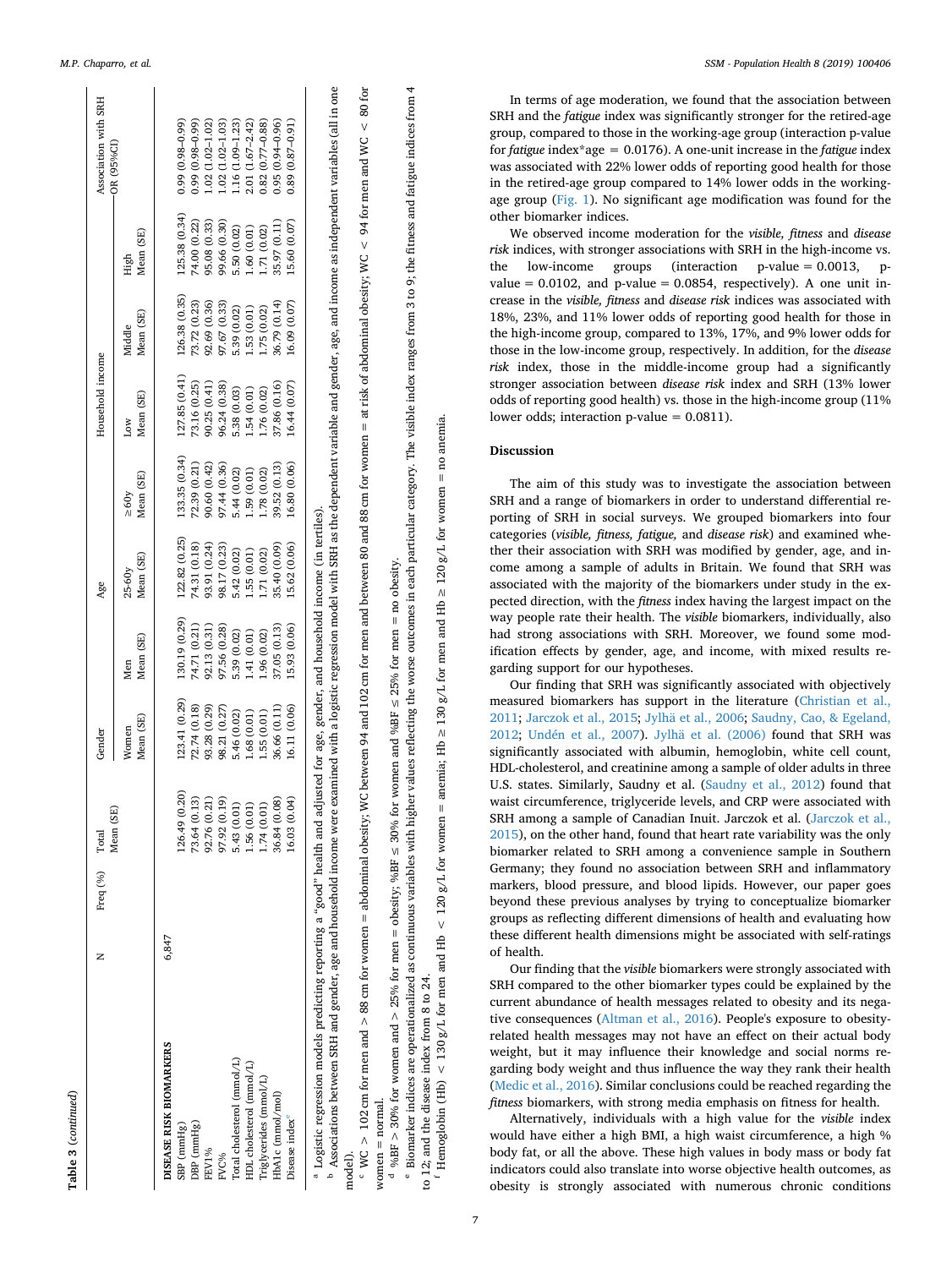including heart disease and diabetes. If this was the case, the presence of diseases associated with obesity among these individuals could be influencing the way they rate their health and driving the observed association between the *visible* index and SRH. Still, we believe that the social component of the *visible* index would be the most likely explanation here since the association between the *visible* index and SRH is stronger in magnitude than the association between the *disease risk* index and SRH, and all of the indicators included in the *disease risk* index would be those affected by obesity.

As for our findings regarding moderation, we tested 12 different moderation effects and found that only six of these were significant. We proposed 10 specific hypotheses in reference to these 12 moderation effects and found support for only four of them. This may imply that the association between SRH and biomarker groups do not vary by gender, age, and income to the extent hypothesized. In terms of gender, we hypothesized that the association between SRH and biomarkers for women vs. men would be stronger for the *visible* biomarkers and weaker for the *fitness* biomarkers, only the first of which we found to be true. [Blaxter \(1990\)](#page-9-13) reported that women often describe someone healthy in terms of *being or feeling slim,* whereas men are more likely to define health in terms of *physical strength*. There are reports that women are more often discriminated against because of their weight than men ([Puhl, Andreyeva, & Brownell, 2008\)](#page-9-29), and are more aware of the negative health consequences of obesity [\(Gregory, Blanck, Gillespie,](#page-9-30) [Maynard, & Serdula, 2008](#page-9-30)). Therefore, it is reasonable to assume that women would be more conscious about *visible* biomarkers when rating their health than men. On the other hand, Okosun et al. [\(Okosun, Choi,](#page-9-31) [Matamoros, & Dever, 2001\)](#page-9-31) found that, among a representative sample of U.S. adults, the association between obesity and SRH was lower among women than men, with the exception of those who identified themselves as Hispanic. It is important to note that even though we did not find significant differences for men vs. women in the *fitness* index (interaction p-value = 0.3548), the relationship between the *fitness* index and SRH was stronger for men  $(OR = 0.782, 95\% CI = 0.749-0.817)$  than women  $(OR = 0.806, 95\% CI = 0.749-0.817)$  $95\%CI = 0.749 - 0.817$  than women  $95\%CI = 0.775 - 0.839$ .

We also hypothesized that the association between SRH and *fatigue* biomarkers would be stronger among women than men, but we found no significant gender moderation for the *fatigue* index and a trend towards the opposite direction. [Blaxter \(1990\)](#page-9-13) reported that *energy* was the word most frequently used by all women when describing health, and a population study in western Sweden found that tiredness/weakness was the main symptom associated with prevalence of poor SRH, with the association being more pronounced among women than men, particularly among working-age adults (compared to those > 65 years) ([Molarius & Janson, 2002](#page-9-32)). It is possible that the biomarkers we chose to represent *fatigue* were not adequate enough to capture this concept of "energy" or that the biomarker values in our sample were not extreme enough to cause any fatigue-related symptoms. However, a recent publication also based on the UKHLS sample confirmed an association between CRP (one of the components of the *fatigue* index) and selfreported fatigue, based on the question *"How much of the time during the past 4 weeks did you have a lot of energy?*" contained in the Short Form Health Survey (SF-12) [\(Hughes & Kumari, 2017\)](#page-9-33). They also found no gender interaction in this association, but a strong interaction for age, as discussed below.

In terms of age, we hypothesized that the association between SRH and *fitness* biomarkers would be weaker for the retired-age group compared to working-age adults. We found a trend in the opposite direction ([Fig. 1\)](#page-8-1), but it was not statistically significant (interaction pvalue  $= 0.1315$ ). Our assumption was that older respondents may lower their expectations about their fitness levels compared to their younger counterparts. However, it may be that we did not choose a high enough age cut-off (60 years) for such expectations, that more current cohorts (i.e. those born in the 1950s rather than 1920s) than those studied by Blaxter in the 1980s do not share the same reduced

expectations, or that the biomarkers included in the *fitness* index were not sufficiently different between the working-age and the retire-age groups to influence the way they make people feel and, hence, affect the way they rate their health. [Blaxter \(1990\)](#page-9-13) reported that *physical fitness* was the least favored concept to define health for oneself or others for participants over 60 years, while stating that *energy* was an important consideration for older men when rating their health, a report that was supported by our finding that the association between SRH and the *fatigue* index was stronger for the retired-age group compared to working-age adults. This finding also has support in the abovementioned study comparing CRP and self-rated fatigue among UKHLS participants [\(Hughes & Kumari, 2017\)](#page-9-33); in that study, CRP was predictive of future self-reported fatigue among older  $($  > 60 years) participants but not among those in the younger groups.

We also hypothesized that the association between the *disease risk* biomarkers and SRH would be weaker for the retired-age group compared to those in the working-age group, for which we did not find support. This result contradicts our hypothesis that older people are less likely to consider chronic conditions when rating their own health since the presence of disease may be more common in this group, particularly when they compare themselves against age peers [\(Blaxter, 1990](#page-9-13)). The lack of such an association may, as above, reflect different age cut-offs or changing expectations with newer cohorts or the fact that our *disease risk* index was not sensitive enough to capture those with disease conditions and/or symptoms, which would influence health ratings. [Jylhä,](#page-9-34) [Leskinen, Alanen, Leskinen, and Heikkinen \(1986\)](#page-9-34) found that one of the best predictors of SRH among 71-75-year-old Finnish men were the number of chronic diseases they suffered. Jylhä also noted in a later publication that being free of serious disease is the baseline for health assessment of younger people, whereas the evaluation context is more complex among the elderly, with most old people negotiating "between the normative non-problematic category of 'good' health and experienced problems in health and functioning" ([Jylhä, 2009\)](#page-9-0). Along these lines, [Heller, Ahern, Pringle, and Brown \(2009\)](#page-9-35) found that an increase in comorbidity over time worsened SRH, but the impact of comorbidity change was less pronounced among older individuals.

We found mixed support for our hypotheses regarding income moderation. For the *visible* index, we hypothesized that the association with SRH would be stronger among those in the high-income group compared to less affluent participants, which was the case ([Fig. 1](#page-8-1)). There are documented income inequalities in obesity prevalence, with those living in the lowest income brackets having higher rates of obesity ([Booth, Charlton, & Gulliford, 2017](#page-9-36)). Therefore, our hypothesis that the association between SRH and *visible* biomarkers will be stronger among those in the highest income groups seemed appropriate given the lower obesity prevalence and the heightened weight-related social norms in this group [\(Wardle & Griffith, 2001](#page-9-37)).

We did not find support for our hypotheses of stronger SRH-*fitness* and *fatigue* indices associations for lower income groups; on the contrary, the association between the *fitness* index and SRH was stronger among those in the highest income tertile compared to those in the lowest. It is possible that income is not the most appropriate measure of SEP to investigate the hypothesized importance of *fitness* in low socioeconomic groups. However, when using education instead of income in our sample, we found no significant moderation between SRH and the *fitness* index (data not shown). [Blaxter \(1990\)](#page-9-13) found that among working-age men, health was often defined as "being able to do hard work," particularly among those who did manual work [\(Blaxter, 1990](#page-9-13)). However, the importance of manual labor in the UK has been decreasing since the 1990s following deindustrialization, so Blaxter's results may not be as relevant today. In fact, being physically fit in terms of body size and composition (i.e. being slim or having low body fat), as opposed to "being able to do hard work" may be more relevant in current times, in particular among high SEP groups ([Wardle & Griffith,](#page-9-37) [2001\)](#page-9-37).

As we hypothesized, we observed that income moderated the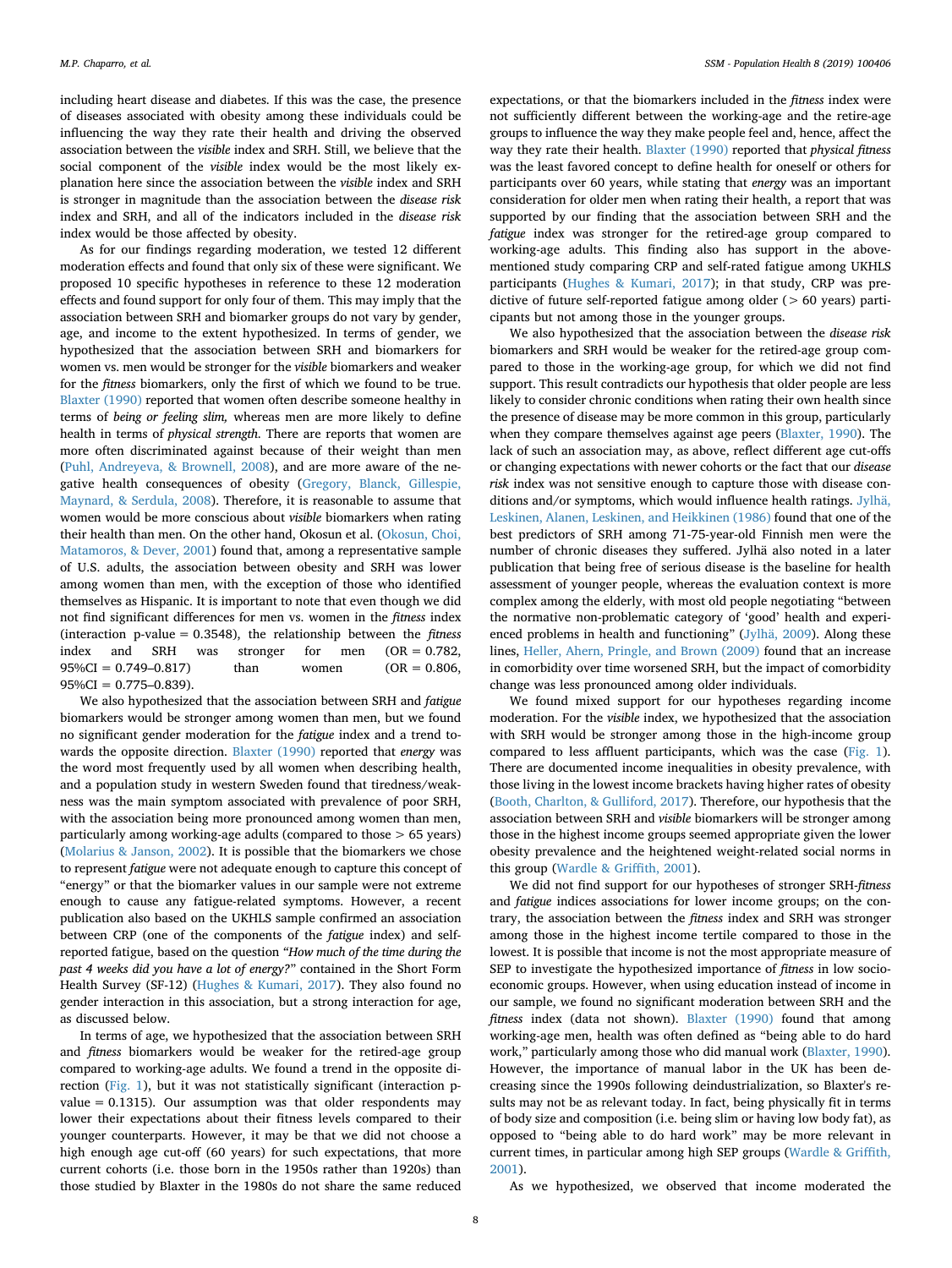<span id="page-8-1"></span>

**Fig. 1. Effect modification by gender, age, and household income of the association between self-rated health and biomarker groups indices.** Note: The asterisk (\*) denotes a significant modifying effect, based on interaction terms added between the index and the modifying variables under study. Displayed odds ratios and 95% confidence intervals are based on stratified logistic regression analyses by gender, age, and household income groups.

association between SRH and the *disease risk* index, with stronger associations among those in the high-income group. [Blaxter \(1990\)](#page-9-13) reported that health as *not being ill* was more commonly mentioned for those with higher education and higher incomes. In addition, other research suggests that less educated groups may have lower expectations, as the peers they compared themselves against when ranking their own health have a higher-than-average prevalence of disease, hence this may impact less on their self-assessment ([Bago d'Uva,](#page-9-38) [O'Donnell, & van Doorslaer, 2008\)](#page-9-38). Though it is important to note the *disease risk* index is based on underlying blood analytes, and not on whether someone has been diagnosed with a health condition.

This study has several strengths and limitations. Our sample is based on a large representative study of residents of Great Britain, with a diverse sample in terms of age and income, allowing us to explore associations between SRH and biomarkers across life stages and socioeconomic groups. Data on a variety of biomarkers allowed us to categorize these biomarkers into groups based on their function or likely symptoms for a more in-depth analysis of the association between SRH and objective health outcomes than has been explored in the literature to date. However, the groupings were decided upon by the authors for the purposes of this analysis, and therefore contain a subjective element. It is possible that different groupings would have led to different results. In addition, our focus on gender, age, and income moderation of the association between SRH and objective health is novel. However, we investigated effect modification by gender, age, and income *individually*, without accounting for possible interactions between them. It is likely that none of the demographic factors of importance (age, gender, income, etc.) operate in isolation to affect the relationship between objective health and SRH; therefore, future studies should incorporate an intersectionality perspective to study the nuances associated with SRH responses ([Brown, Richardson, Hargrove, & Thomas,](#page-9-39) [2016;](#page-9-39) [Reczek, Liu, & Spiker, 2017](#page-9-40); [Veenstra, 2011](#page-9-41)). Our study did not incorporate other possible influential factors such as race/ethnicity (e.g. [Allen, McNeely, & Orme, 2016\)](#page-9-42) or sexual orientation (e.g. [Veenstra, 2011](#page-9-41)). Even though UKHLS includes a minority boost sample, this sample was not included in the nurse visit and, therefore, our analysis was primarily based on White/European (97%), impeding us from carrying out analysis for racial/ethnic minorities. Finally, there are no biomarkers reflecting psychological health, but previous research highlights the frequency with which non-physical factors (i.e. attitudes, emotions) are used to describe health ([Benyamini et al., 2000](#page-9-9); [Blaxter, 1990](#page-9-13); [Borawski, Kinney, & Kahana, 1996](#page-9-43); [Jylhä, 2009](#page-9-0)). Future studies should examine objective measures of both physical and psychological health in relation to SRH, and investigate if the importance of each varies by age, gender, SEP, and/or race/ethnicity.

In conclusion, while SRH is overall strongly associated with objective measures of health, we found that the strength of this association varies by the type of biomarker used as well as by gender, age, and income, though the latter to a lower extent than we hypothesized. While SRH is a valuable health indicator, caution should be taken when using SRH as the sole health measure when studying gender, age, and income health inequalities.

## **Ethical statement**

Approval from the National Research Ethics Service was obtained for data collection (Oxfordshire A REC, Reference: 10/H0604/2).

## **Declaration of interest**

None.

#### **Acknowledgements**

Understanding Society is an initiative funded by the Economic and Social Research Council and various Government Departments, with scientific leadership by the Institute for Social and Economic Research, University of Essex, and survey delivery by NatCen Social Research and Kantar Public. The research data are distributed by the UK Data Service.

All authors were funded by ESRC while working on this paper No. ES/M008591/1. The funder had no role in the study design, data collection, analysis and interpretation of the data, in the writing of this article, nor in the decision to submit it for publication.

#### **References**

<span id="page-8-0"></span>[Adams, J., & White, M. \(2006\). Is the disease risk associated with good self-reported](http://refhub.elsevier.com/S2352-8273(18)30331-8/sref1) [health constant across the socio-economic spectrum?](http://refhub.elsevier.com/S2352-8273(18)30331-8/sref1) *Public Health, 120*(1), 70–75.